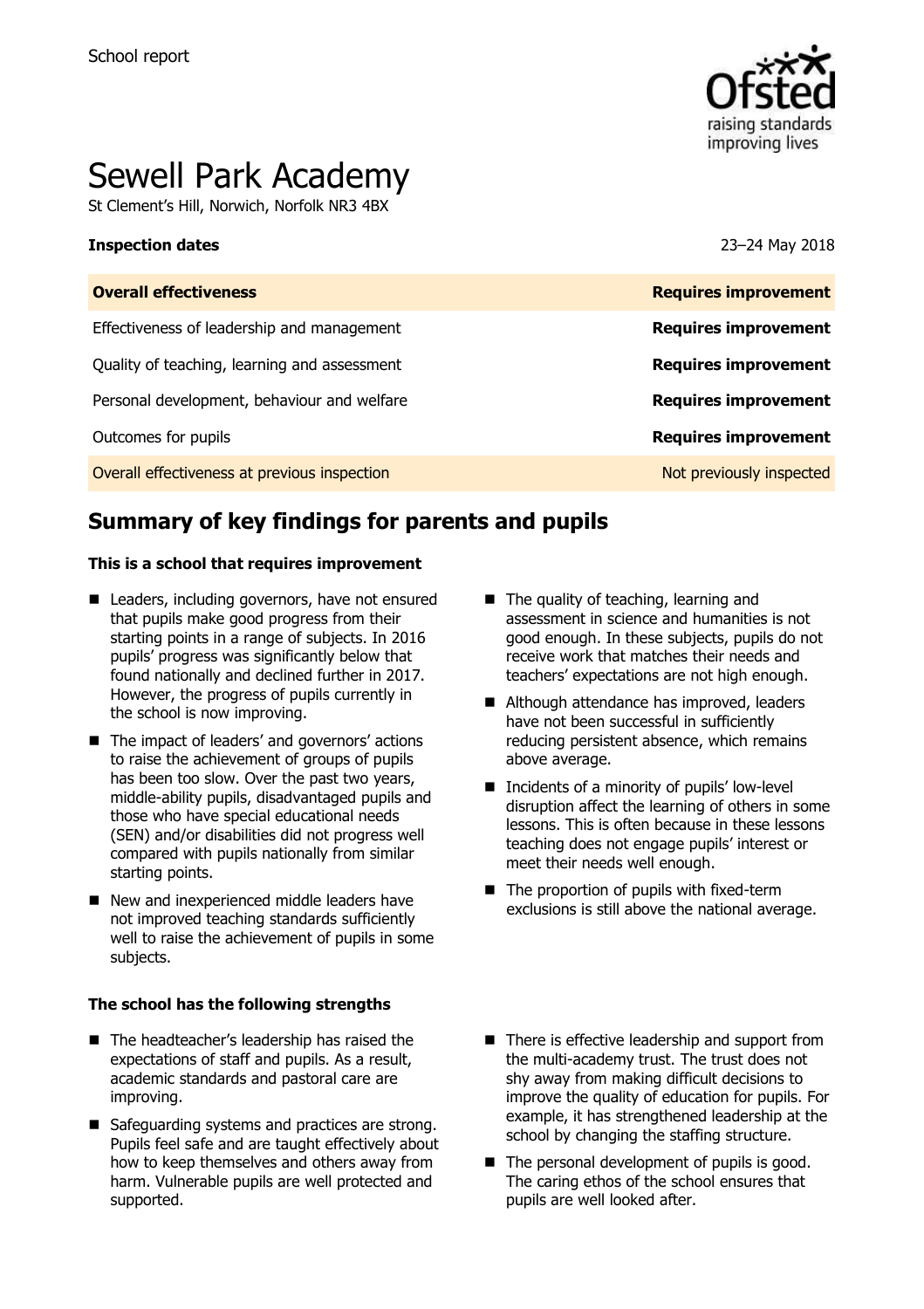

# **Full report**

### **What does the school need to do to improve further?**

- Improve the quality of teaching, learning and assessment, particularly in science and humanities, by ensuring that:
	- teachers use assessment precisely to plan learning activities that meet the needs of pupils so that all groups of pupils can make good or better progress
	- teachers have high expectations of pupils' behaviour and ensure that low-level disruption is appropriately and consistently managed in line with the school's policy.
- **IMPROVE pupils' achievement by:** 
	- increasing the proportion of pupils who make good or better progress in science and humanities
	- accelerating the progress that disadvantaged pupils and those who have SEN and/or disabilities make so that more reach the expected standard by the end of key stage 4
	- ensuring that middle-ability pupils progress as well as those who have similar starting points nationally.
- Improve the quality of leadership and management and the behaviour and attitudes of pupils by:
	- ensuring that leaders at all levels have the skills and confidence to raise standards in their subjects
	- ensuring that behaviour is managed consistently well by staff so that the need for fixed-term exclusions is reduced
	- reducing persistent absence so that it is closer to the national average.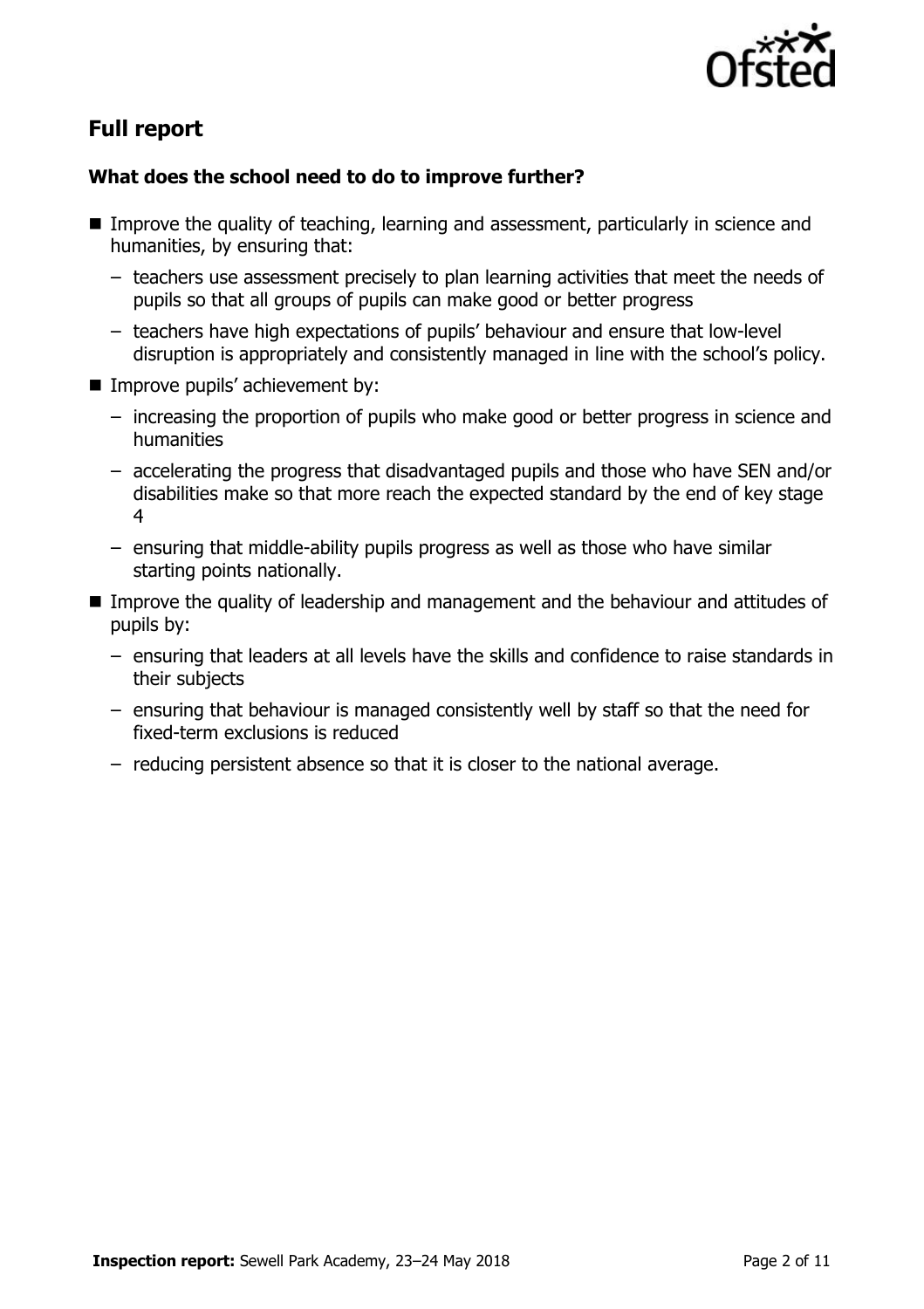

## **Inspection judgements**

### **Effectiveness of leadership and management Requires improvement**

- The impact of leaders and governors over time on improving pupils' outcomes has not been fast enough. Too few pupils have achieved the qualifications of which they were capable. In 2016 and 2017, pupils' progress by the end of key stage 4 was significantly below that found nationally.
- Over the past two years, middle-ability pupils, disadvantaged, and those who have SEN and/or disabilities have underperformed. Leaders' actions to raise the achievement of these groups of pupils has been too slow. However, pupils who speak English as an additional language make good progress because leaders ensure that they have extra help which supports their individual needs.
- **Prior to this year, middle leaders have been ineffective in raising standards in their** subjects. Outcomes for pupils in many subjects have been poor over the past two years. While the school's assessment information shows that current pupils are making better progress in most subjects, inspection evidence indicates that pupils' achievement in science and humanities remains low.
- By raising expectations and introducing new systems, leaders have improved the behaviour of pupils in the school. However, their actions have not ensured that pupils' low-level disruption in lessons is rare and that all adults consistently follow the school's behaviour policy. Although incidents of poor behaviour that lead to fixed-term exclusions are reducing, they remain above average.
- Leaders' effective restructuring of staff, and the appointment of 12 new teachers this year, has placed the school in a good position to improve more quickly. The school's capacity for more rapid improvement is evident in the development of teaching over the past few months and the quicker progress pupils are now making.
- Leaders have established a culture of respect and created an environment in which pupils feel safe and valued. The structured programme for pupils' personal development is effective in preparing them for life in modern Britain.
- The training that leaders provide has improved teaching in some subjects. However, it has not been consistently effective. For example, the focused training to improve pupils' 'attitude to achieve' has had variable impact on the effectiveness with which teachers manage behaviour in lessons.
- The school receives support from other schools in the trust. Subject specialists and experienced leaders provide evaluation of standards and bespoke support for teachers and subject leaders. While having some positive impact, some evaluations have been over-generous, leading to less sharply focused improvement planning.
- Leaders provide a curriculum which offers pupils a wide range of opportunities to learn. They have structured the curriculum to match pupils' interests and the employment opportunities in the local community.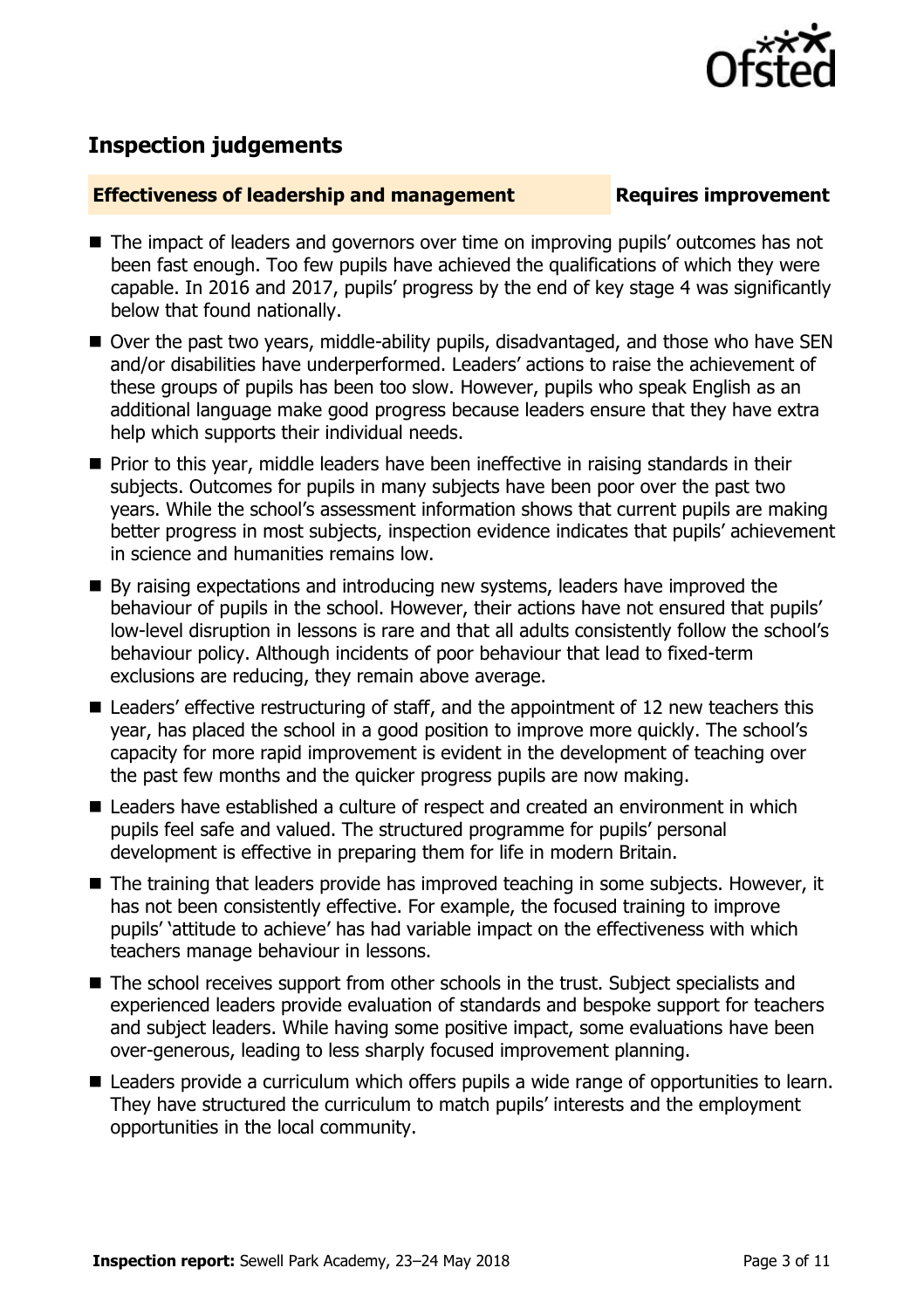

### **Governance of the school**

- Governance is shared between the trust and the local governing board. The trust manages the school's finances, human resources and premises. This enables the local governing board to focus on providing support and challenge to senior leaders for the quality of education, pupil welfare and safeguarding.
- Governors acknowledge that despite regular monitoring of performance information and their involvement in strategic planning, pupils' outcomes have not improved rapidly enough since the academy opened. Key stage 4 examinations results in 2016 and 2017 were significantly below average.
- Members of the trust, local governors and senior leaders are working effectively together to raise standards and so improve the life chances of pupils at the school. This is evident in the recently improved standards in teaching and progress of pupils currently at the school.
- Governors carefully analyse the spending and impact of additional money from the pupil premium, SEN, and Year 7 catch-up funding. Strategies to raise the achievement of disadvantaged pupils and those who have SEN and/or disabilities with this funding were ineffective over the past two years. However, it is now evident that these groups of pupils currently in the school are benefiting from this additional funding. Their outcomes are improving. Similarly, the programmes to help pupils who arrive at the school with low literacy and numeracy skills are increasingly effective.

### **Safeguarding**

- The arrangements for safeguarding are effective.
- Leaders have established a strong culture of safeguarding which pervades every aspect of the school. Pupils, staff and parents are positive about how the school cares for pupils' well-being and safety.
- There are effective policies and procedures in place to protect and support vulnerable pupils. The school works closely with families and liaises effectively with external agencies.
- Through regular training, leaders ensure that staff are vigilant and react appropriately to safeguarding concerns.
- **Pupils are well taught about how to keep themselves and others safe. They are clear** and confident about how the school would support them if they were at risk from harm, and can describe how they would help a friend for whom they had a concern.
- Governors systematically monitor the procedures for checking the suitability of adults working with pupils and ensure that safer recruitment practices are effective. Their commitment and actions to improve the effectiveness of safeguarding procedures have ensured that it is a strong feature of the school.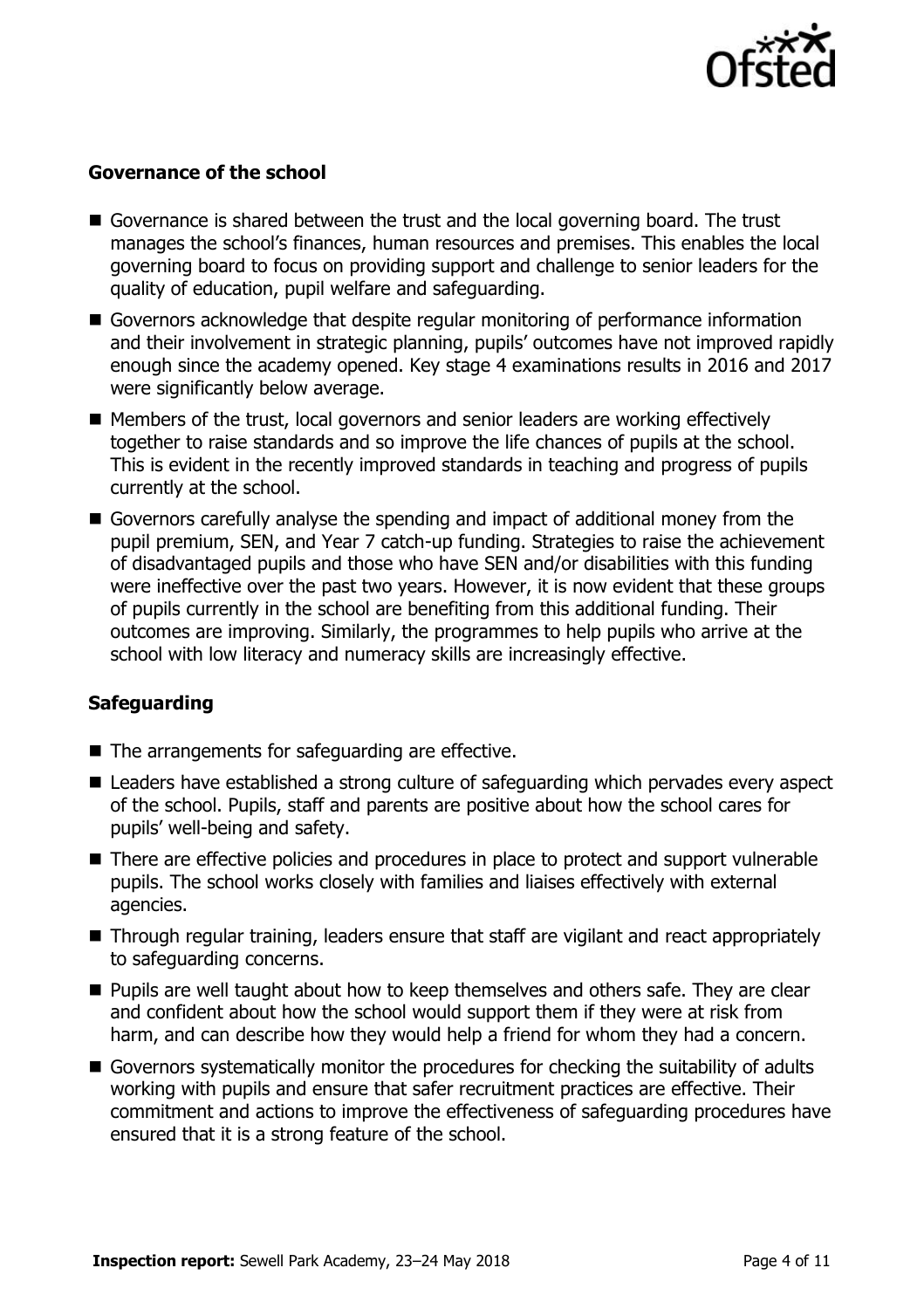

### **Quality of teaching, learning and assessment Requires improvement**

- Although improving, the quality of teaching, learning and assessment is not consistently good. There is too much variation in the effectiveness of teaching across subjects. Consequently, in some subjects, including science and humanities, pupils do not make the progress of which they are capable.
- In some lessons pupils are bored because teachers do not plan learning which engages and interests them. In these lessons pupils are easily distracted and do not sustain concentration for long periods.
- Although behaviour in lessons is improving, some teachers do not effectively apply the school's policy for managing behaviour. In humanities, for example, teachers do not have consistently high expectations of behaviour, and fail to intervene when pupils call out, distract others or are off task.
- **Pupils pointed to English and mathematics as the subjects where teaching and learning** are strongest. In these subjects, pupils make the most progress because:
	- teachers have secure subject knowledge which they use to plan learning that sustains pupils' interests and fosters a hunger for knowledge
	- teachers tailor activities to match pupils' different abilities and needs
	- tasks challenge pupils' thinking and develop their problem-solving skills
	- there are positive relationships between teachers and pupils.
- However, when these features are not consistently present, pupils' progress is slow. In science, for example, the level of challenge is not always well-judged. Teachers are not doing enough to identify and fill the gaps in pupils' knowledge and understanding which would enable them to make better progress.
- Systems are in place to improve the consistency with which teachers address the individual needs of pupils, particularly disadvantaged pupils and pupils who have SEN and/or disabilities. The impact of these improvements has been slow over the past two years, but this year has accelerated.
- Leaders' development of pupils' subject-specific vocabulary and general writing skills is clearly focused and is beginning to have a significant impact on improving the rate of pupils' progress across subjects.

### **Personal development, behaviour and welfare Fig. 2. Prequires improvement**

### **Personal development and welfare**

- The school's work to promote pupils' personal development and welfare is good.
- **Pupils feel safe at school. Staff give the welfare of pupils the highest priority and** provide effective care for individuals. The school has been particularly successful in supporting pupils with mental health needs.
- **Pupils and staff enjoy positive relationships. Although sometimes lacking in confidence,** pupils are polite to visitors and are able to communicate well with adults.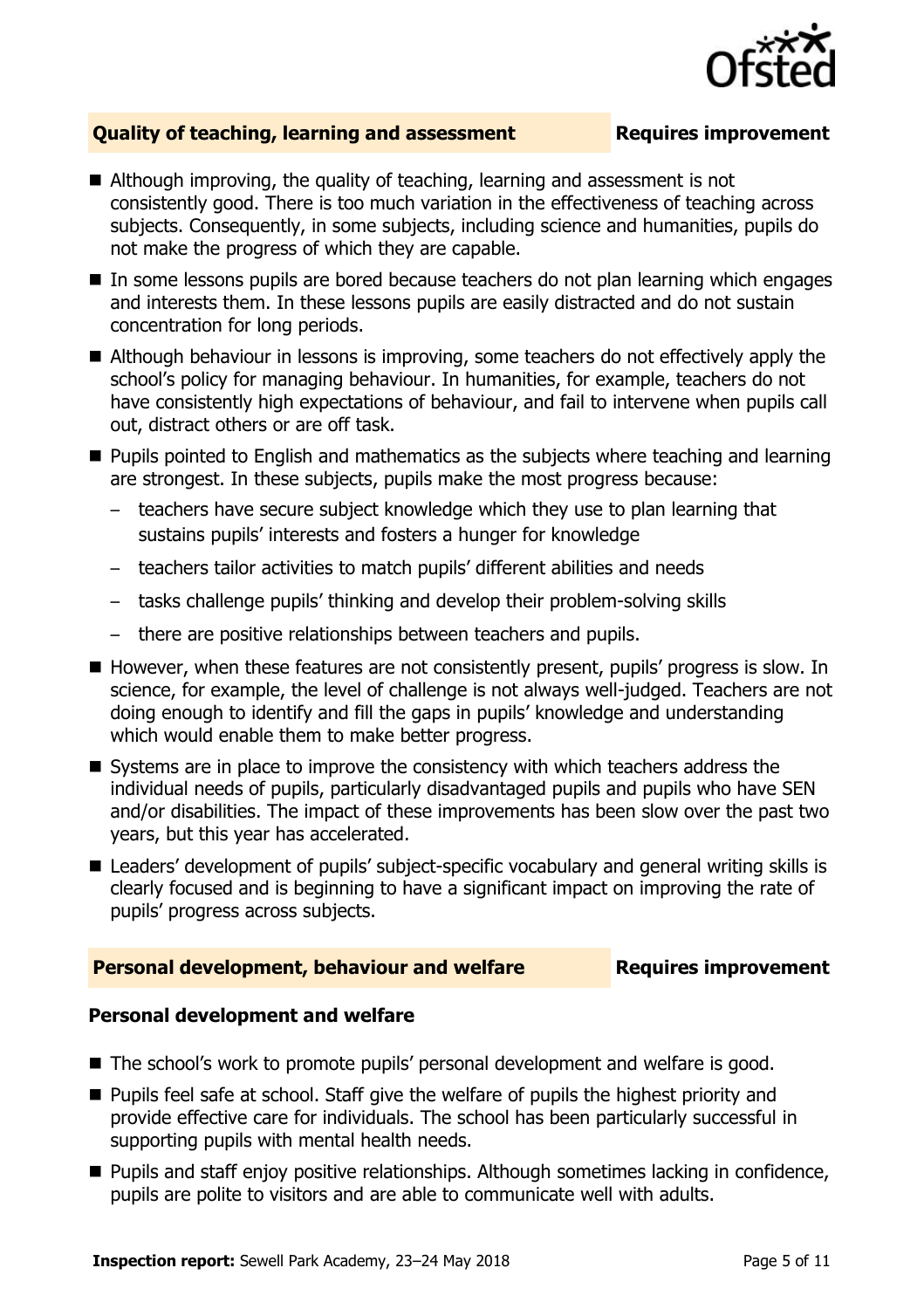

- Incidents of bullying are rare and well managed by staff when they do occur.
- $\blacksquare$  Staff liaise closely with alternative providers to monitor the progress, attendance, behaviour and welfare of the few pupils who access courses away from the school. These opportunities are having a positive impact on the attitudes and progress of these pupils.
- Leaders plan and structure pupils' personal, social, health and economic education to ensure that they know how to keep themselves and others safe and healthy, and to develop the attributes they need for life in modern Britain. Pupils demonstrate maturity, empathy and sensitivity when discussing complex issues such as the social impact of drug misuse.
- Leaders are acutely aware of local issues that concern pupils and their families, and tailor their welfare provision accordingly. For example, some pupils take an additional course in finance, which equips them with the skills they need to help avoid debt and financial exploitation.
- The careers advice, quidance and support the school offers are highly personalised and enable pupils to make effective choices about their futures. The vast majority of pupils remain in education, employment or training after leaving school.

### **Behaviour**

- The behaviour of pupils requires improvement.
- When the school became an academy, leaders recognised that the quality of behaviour was not good enough. Even though inspection evidence shows that behaviour is improving, it is not consistently good.
- A significant proportion of pupils, parents and staff report that behaviour is not good. Some pupils said that in many lessons poor behaviour distracts them from learning.
- Incidents of poor behaviour are reducing because of more effective behaviour management by staff. However, fixed-term exclusions, although reducing, remain high.
- Leaders have improved overall attendance effectively; it is now broadly average. However, persistent absence remains high, and leaders do not sufficiently monitor the absence patterns of different groups of pupils.
- At break- and lunchtimes pupils get on well together. Teachers foster positive relationships by opening their classrooms to provide pupils with a quiet place to socialise. Additionally, they offer pupils a range of extra-curricular activities, including, for example, challenging pupils to an informal game of table tennis.
- Most pupils arrive to lessons on time, equipped and ready to learn.

### **Outcomes for pupils Requires improvement**

 $\blacksquare$  At key stage 4, the overall progress that pupils made from their different starting points was well below that found nationally in 2016 and declined further in 2017. Improvements in pupils' outcomes have not been rapid enough since the school became an academy. Too many pupils have left the school without the qualifications they needed to make a good start in further education.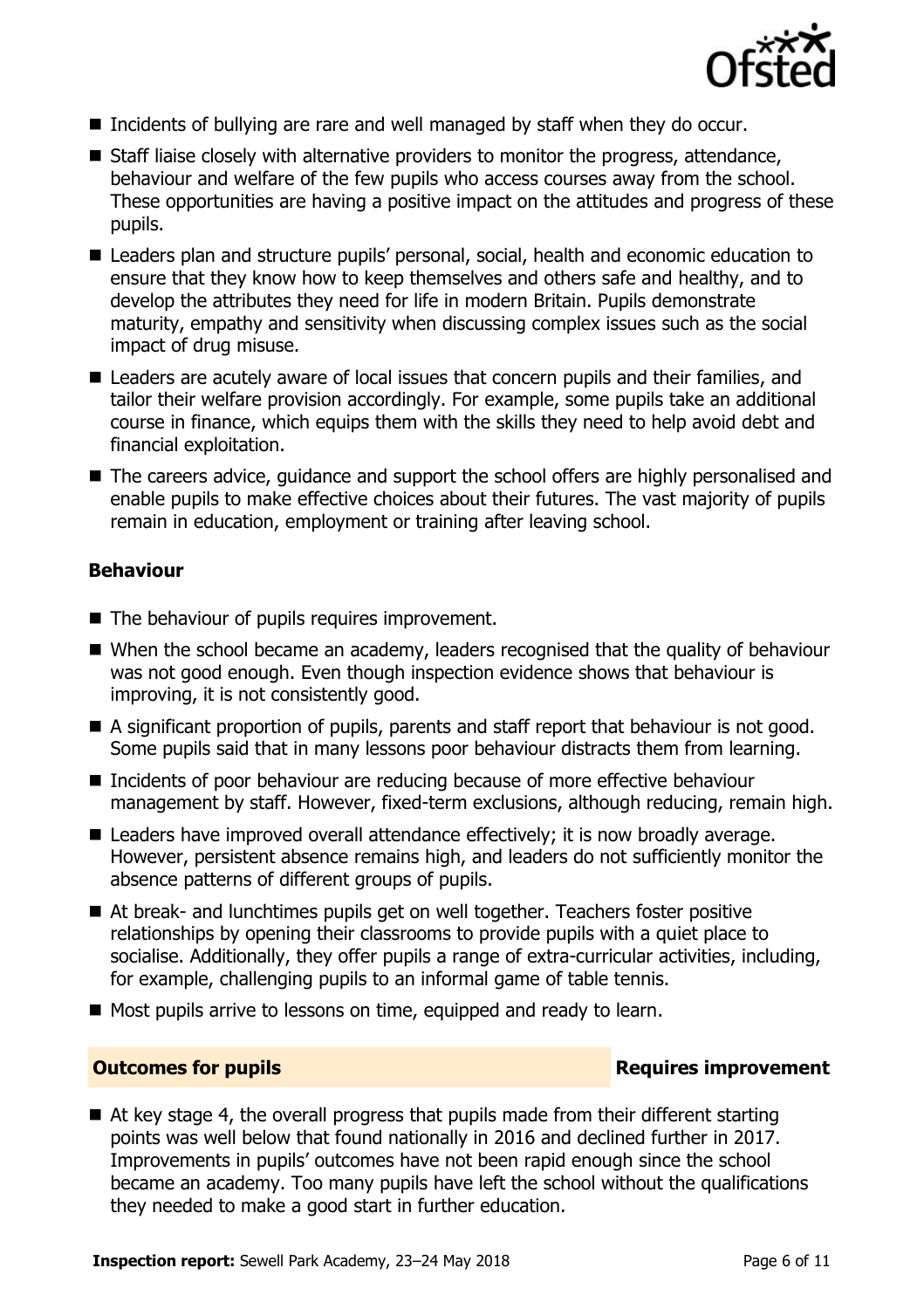

- The overall progress of disadvantaged pupils and pupils who have SEN and/or disabilities from their different starting points has been significantly below national averages. Disadvantaged pupils have underachieved across a range of subjects, including English and mathematics, in 2016 and 2017. Inspection evidence indicates that there have been improvements in the progress of current pupils, including those who have SEN and/or disabilities or who are disadvantaged.
- Middle-ability pupils have most significantly underachieved over the past two years. In 2016 the most able pupils made progress which was broadly in line with the national average. However, their performance declined significantly in 2017 across a range of subjects. Leaders have rightly identified most-able boys as a key underperforming group. Close tracking of progress and extra help have ensured that different groups of pupils from similar starting points have achieved better in recent months.
- $\blacksquare$  Progress of pupils in 2016 was significantly below average across a range of subjects, including science and the humanities. In 2017 standards in these subjects remained low; they declined in English and mathematics to below average.
- **Pupils who speak English as an additional language make consistently good progress** because of the school's timely and targeted support of individuals.
- **Pupils across year groups, particularly those at key stage 3, are now developing secure** knowledge, understanding and skills across a range of subjects, particularly in English and mathematics. The progress that pupils make in science and the humanities is improving, but at a slower rate than expected because of the inconsistencies in the quality of teaching and learning.
- Leaders have successfully introduced a range of strategies to improve pupils' literacy skills. This is securing better achievement for pupils across many subjects.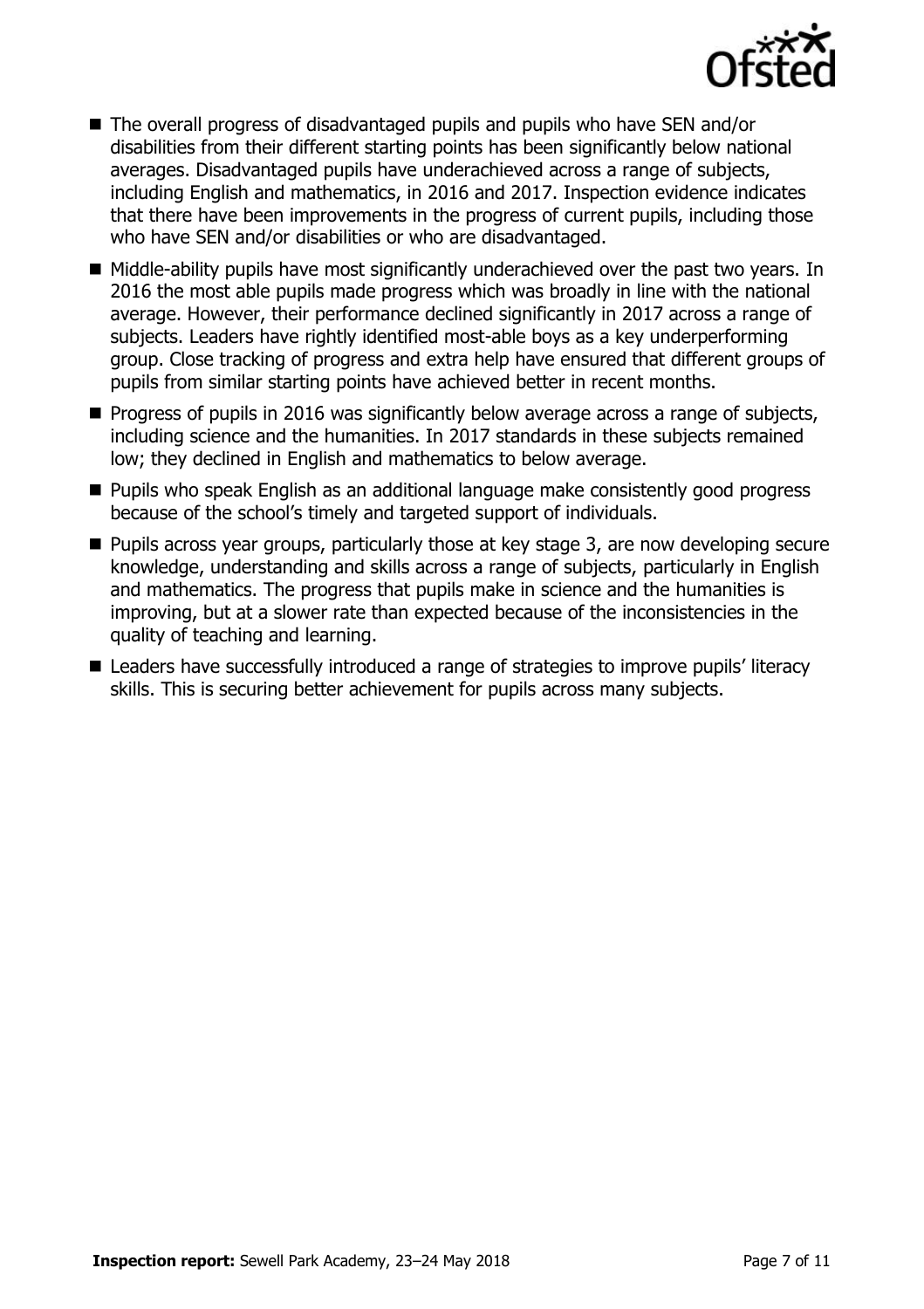

# **School details**

| Unique reference number | 142058         |
|-------------------------|----------------|
| Local authority         | <b>Norfolk</b> |
| Inspection number       | 10046632       |

This inspection of the school was carried out under section 5 of the Education Act 2005.

| Type of school                      | Secondary                   |
|-------------------------------------|-----------------------------|
| School category                     | Academy sponsor-led         |
| Age range of pupils                 | 11 to 16                    |
| <b>Gender of pupils</b>             | Mixed                       |
| Number of pupils on the school roll | 473                         |
| Appropriate authority               | Board of trustees           |
| Chair                               | <b>Geoff Sadler</b>         |
| <b>Headteacher</b>                  | Penny Bignell               |
| Telephone number                    | 01603 411721                |
| Website                             | www.sewellparkacademy.co.uk |
| <b>Email address</b>                | office@sewellpark.org       |
| Date of previous inspection         | Not previously inspected    |

### **Information about this school**

- Sewell Park Academy is smaller than the average sized secondary school.
- The school opened as an academy in September 2015, sponsored by the Rightforsuccess Trust.
- $\blacksquare$  The sixth form was closed in the summer of 2016.
- A small proportion of key stage 4 pupils receive some of their education away from the school, at the Junction, which is led by Eaton Hall Specialist Academy and St Edmunds Society.
- The majority of pupils are White British. Around a quarter of pupils are from minority ethnic backgrounds. A quarter speak English as an additional language, which is above the national average.
- The proportion of pupils who have SEN and/or disabilities is slightly above average.
- The proportion of pupils eligible for the pupil premium is above average.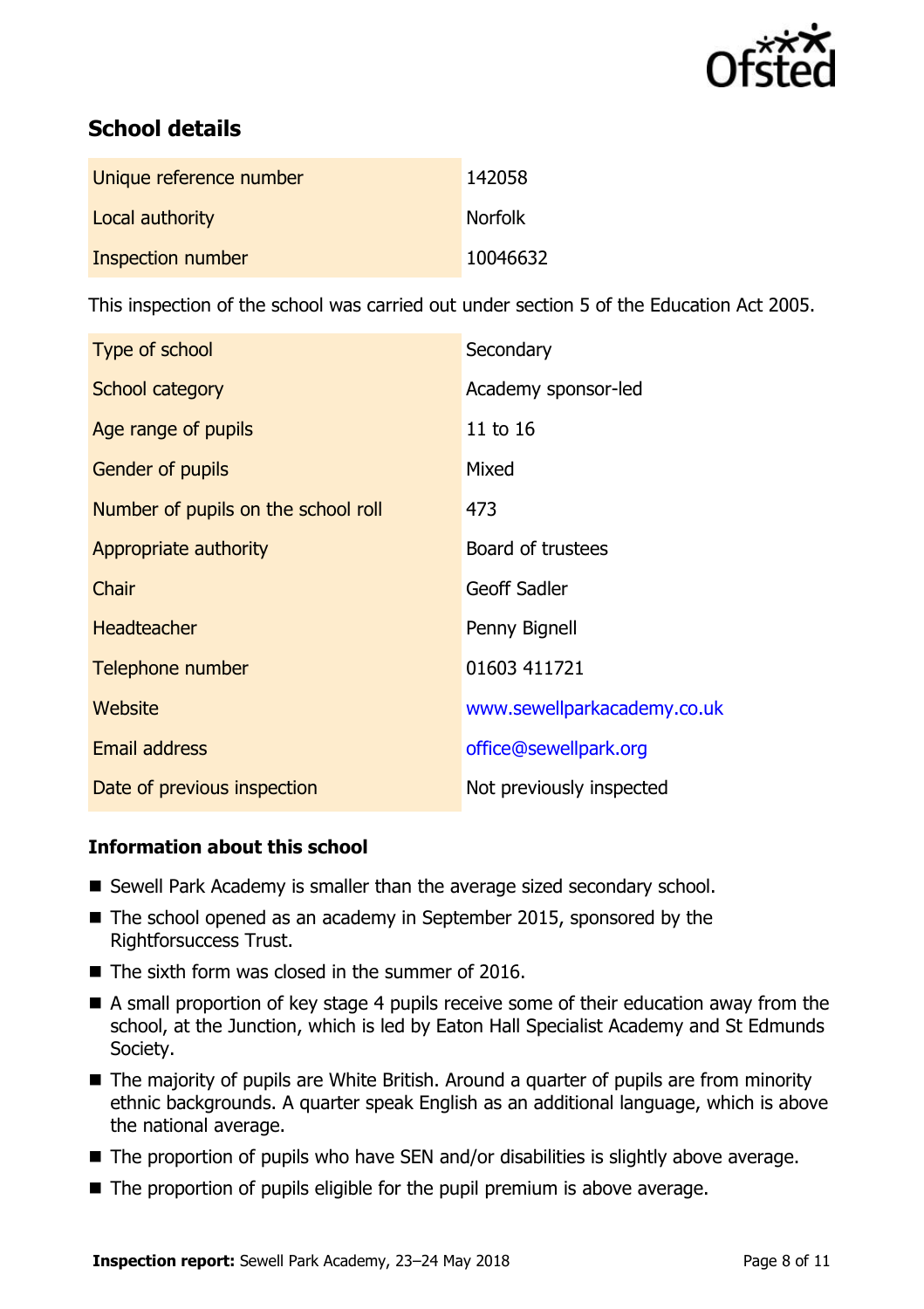

■ The school does not meet the government's current floor standards, which set the minimum expectations for pupils' attainment and progress in English and mathematics.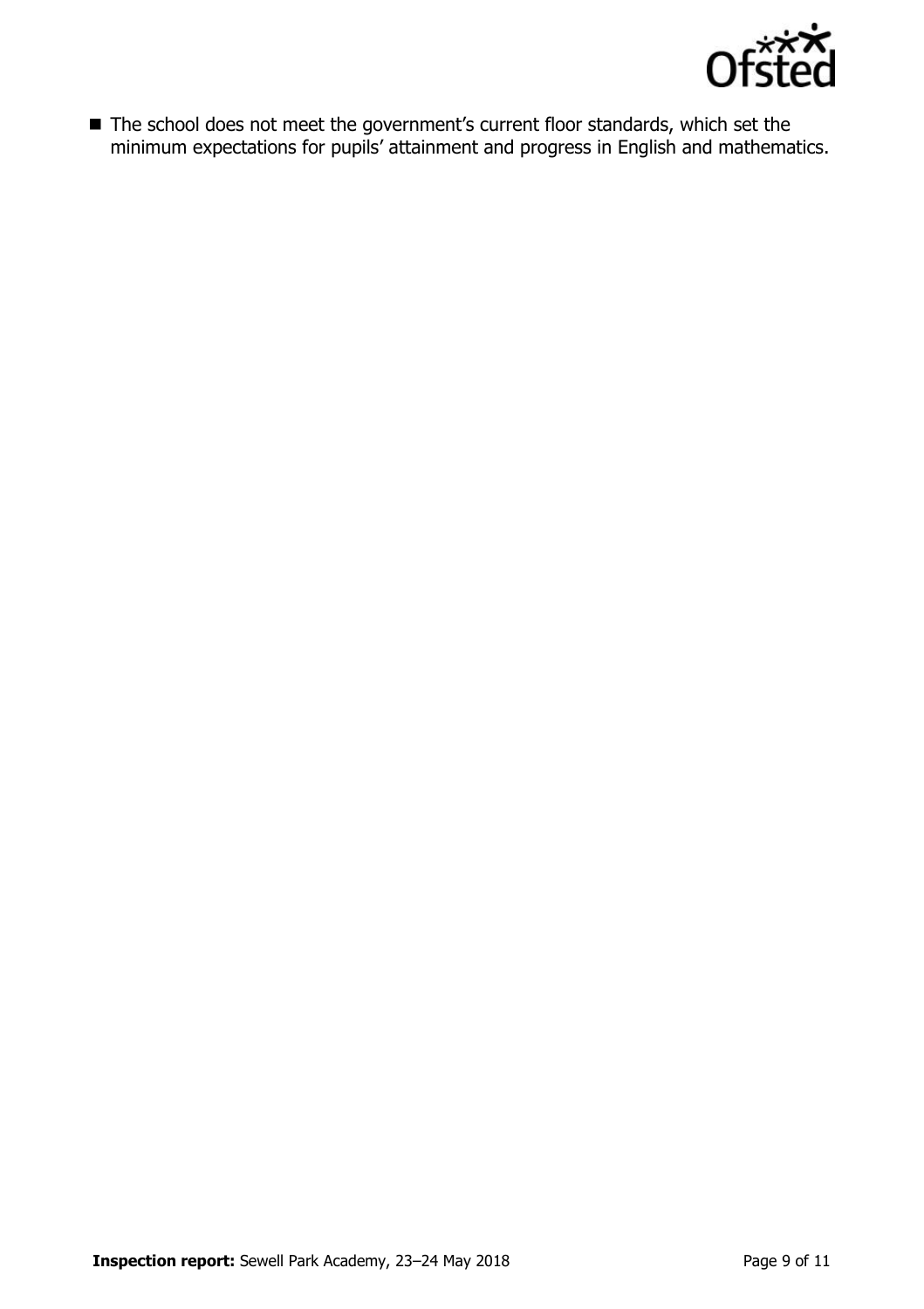

# **Information about this inspection**

- Inspectors visited 31 classes, covering a wide range of subjects. Learning was jointly observed with senior leaders.
- Inspectors heard pupils read and observed tutor periods, assemblies, extra-curricular activities, lunchtime and breaktimes, and pupils' arrival to and departure from the school.
- Meetings were held with teachers and non-teaching members of staff, the headteacher and other school leaders, governors, the chief executive and other representatives of the trust.
- **Formal and informal discussions took place with pupils from all year groups.**
- Inspectors considered the views of the 17 parents who completed Ofsted's online survey, Parent View, including the nine free-text responses. Inspectors also analysed parent surveys gathered by the school over the past year. These covered the same questions as Parent View but represented the views of a greater proportion of parents.
- Inspectors took account of the 23 pupil survey responses and the views of 48 members of staff who completed the staff questionnaires.
- The school's website and a wide range of documentation were reviewed, including policies, minutes of governors' meetings, the school's self-evaluation and improvement plans, and behaviour and attendance records.

### **Inspection team**

| Vivien Corrie-Wing, lead inspector | <b>Ofsted Inspector</b> |
|------------------------------------|-------------------------|
| <b>Duncan Cooper</b>               | Ofsted Inspector        |
| John Wilson                        | <b>Ofsted Inspector</b> |